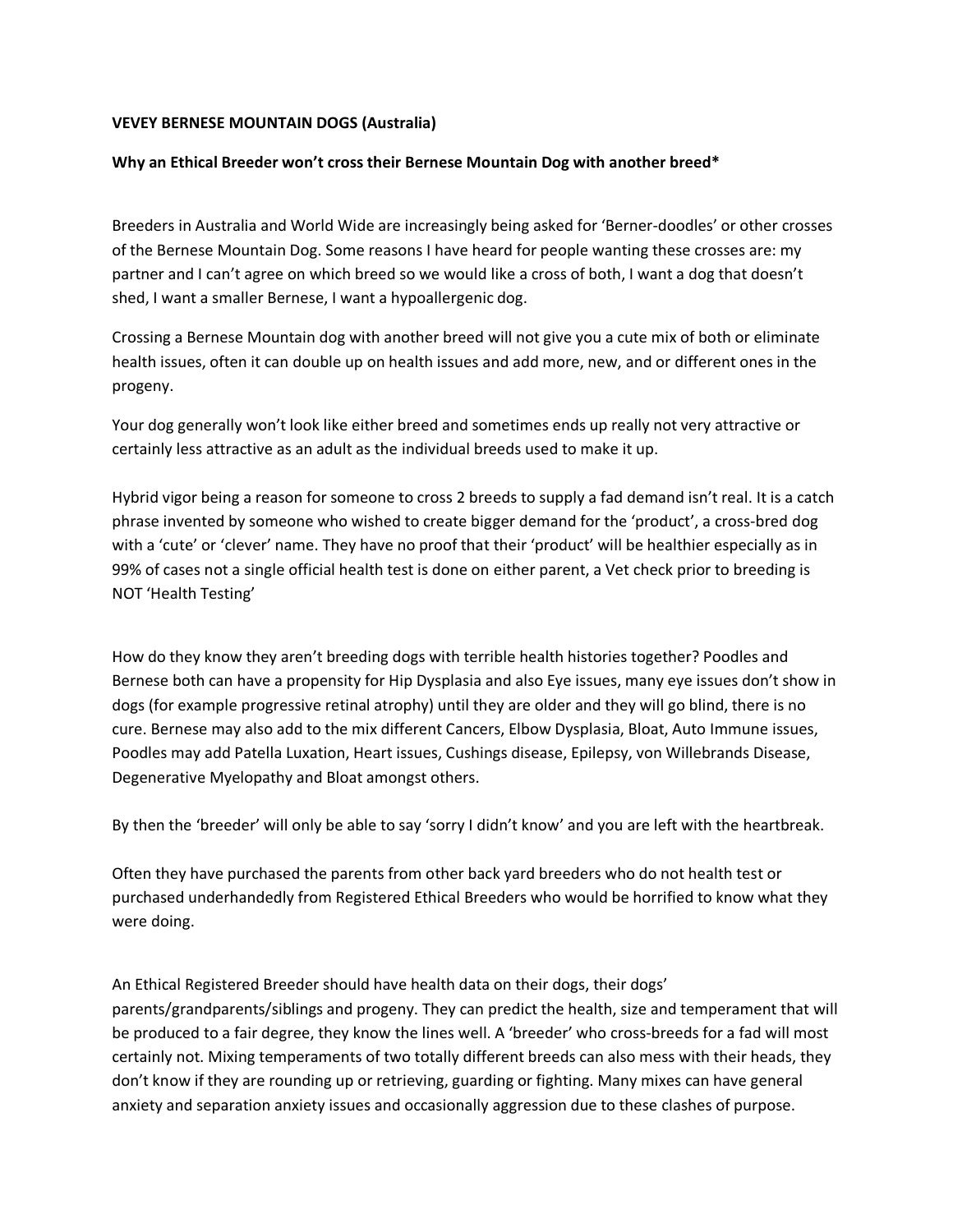Ethical Registered breeders must agree to and abide by a code of conduct, which includes, not cross breeding dogs and not breeding unregistered dogs (no pedigree papers)

Crossing two breeds will not give you a Bernese that doesn't shed. It will give you a coat that is half and half, a coat that is a Bernese coat or a coat that is a poodle coat. As a puppy the 'breeder' will likely have no idea which coat will be which and chances are you could get a bigger shedding or harder coat to look after than either breed by themselves.

An Oodle coat must be brushed and Combed to the SKIN very regularly or it will matt tightly and cause the dog pain. Many people brush the outer coat and think they are doing a good job but the coat is tightly matted to the skin underneath and is very, very painful for the dog to have groomed out and most groomers will refuse to cause this pain to the dog (rightly so) the dog will need to be shaved to the skin and start again. To maintain a long coat the dog will need to be professionally groomed every 4 weeks and thoroughly combed out several times a week. This is more work than a Bernese coat.

It is not less work to have a cross so you can vacuum less and not brush your dog. (\*\*Added) While you may have less shedding on your floor, you will now have MUCH more work to do brushing daily, grooming and preventing matting. This will not be less time consuming than simply vacuuming. \*\*

In fact THIS is what happens if an Oodle coat is not regularly maintained.



So even if you do get one that does not shed it certainly will matt like crazy.

Please look for a naturally non-shedding breed like a Lagotto, Portuguese Water Dog, Irish Water Spaniel, Afghan Hound, Bedlington Terrier, Bichon Frise, Chinese Crested Dog, Poodle, Maltese, Soft Coated Wheated, Lakeland terrier, Schnauzer, Coton De Tulear, or a short haired breed.